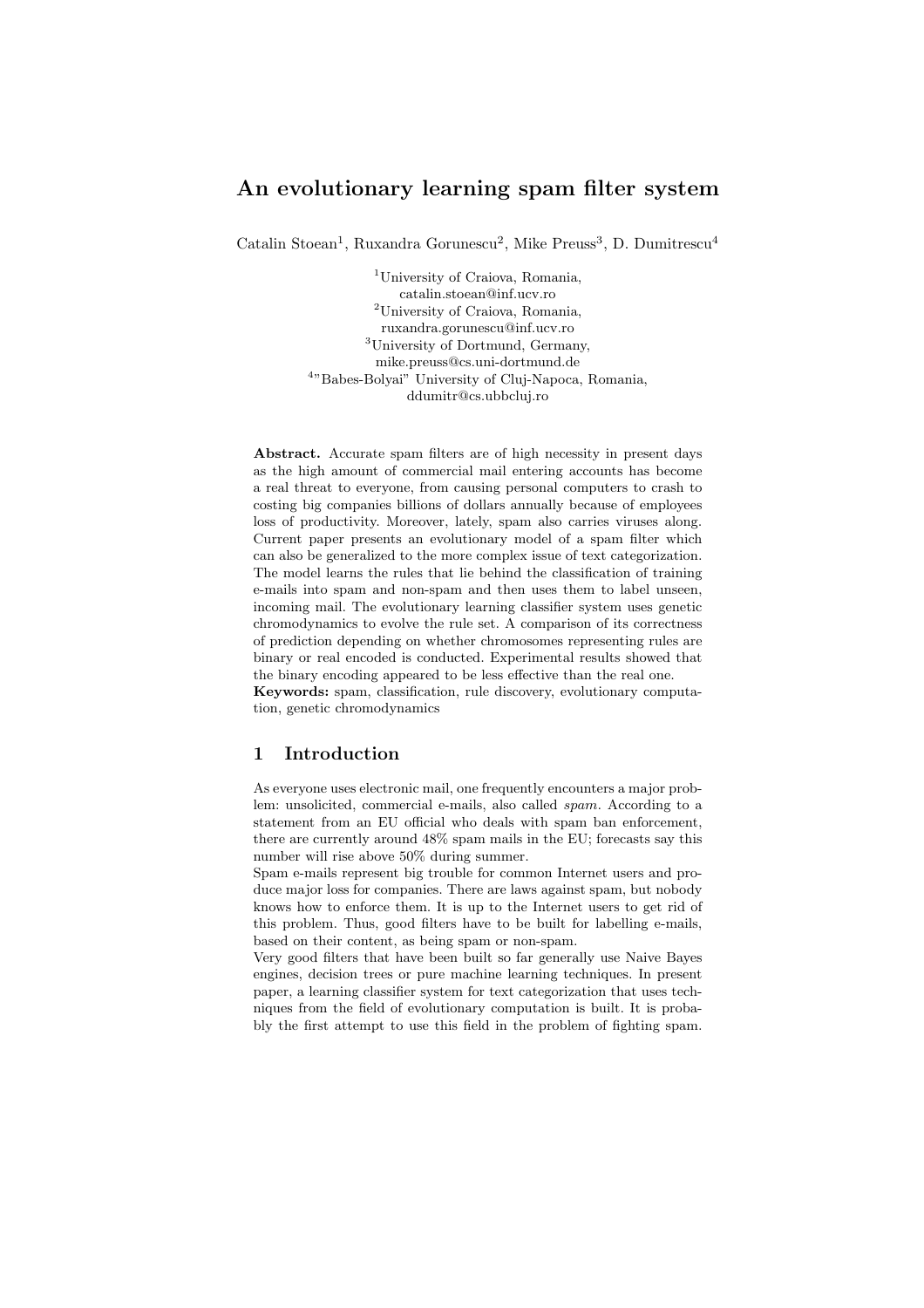Chromosomes are represented as binary and real in turn. Text categorization is treated in the particular situation when documents are represented by e-mails and there are only two categories, spam and nonspam. The evolutionary learning classifier system regards rules as in the famous Michigan approach to learning classifier systems but it replaces the credit assignment system with a multimodal optimization engine, called genetic chromodynamics. The two different chromosome representations are compared as to their effect on the percentage of correctly classified e-mails from the test set after applying the resulting rules of the evolutionary heuristics.

The paper is structured as follows. In subsection 2.1, a set of keywords for each of the two categories is extracted from e-mails in the training set. Subsection 2.2 presents the learning classifier system. It builds the rules that classified e-mails in the training set to either of the two categories. Subsection 2.3 discusses some general concepts of genetic chromodynamics. Section 3 describes the representation, initialisation of the population, fitness assignment, selection, variation operators and interpretation of resulting rules when chromosomes have real encoding. Section 4 presents the same components with respect to binary encoding. Section 5 compares the experimental results of the application of the obtained rules on the test set for each of the two representations. Thus, it can be seen how the choice of representation can influence the accuracy of the filter.

## **2 Proposed model**

The model first extracts the most important keywords for each of the two categories, based on their weights in training e-mails, and then uses both keywords and weights in the evolutionary process of building the rules. The evolutionary heuristics uses first a real and then a binary encoding for chromosomes representing rules. It maintains their diversity, leading at convergence to multiple optima, through the principles of genetic chromodynamics (GC). Resulting rules are next used to label test e-mails and a comparison between the influence of the two proposed representations of chromosomes on the percentage of correctly classified cases is made.

### **2.1 Extraction of keywords**

The keywords are extracted from the e-mails in the training set. For a category, they are taken to be words that appear often in e-mails from that category and rarely in e-mails from the opposite category. To accomplish that, weights for each word appearing in e-mails from the training set with respect to their categories (spam or non-spam) are computed.

First of all, some preprocessing needs to be done to all e-mails, be that they are from the training or test set; that means punctuation and HTML tags are removed and each remaining word is reduced to a word-stem.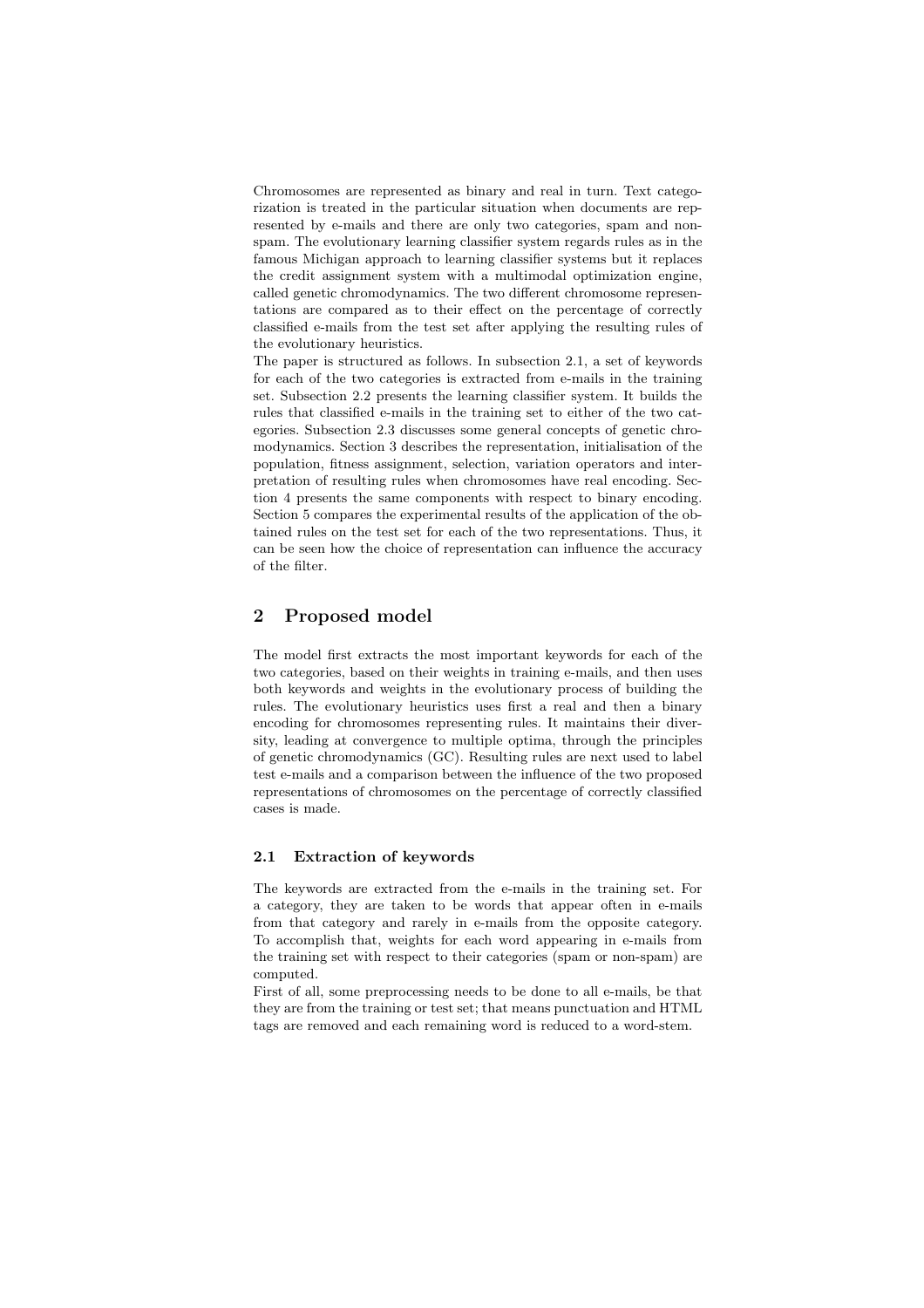Each e-mail will be further on represented as two vectors, one containing the word-stems remained after preprocessing, taken only one time, and the other one containing the number of occurrences of each word-stem in that e-mail, divided by the total number of word-stems the considered e-mail has ([8], [9]). This representation has to be obtained for all e-mails in the test collection.

Next, we have to compute how *important* the word-stems are for a category with respect to the other category; for each category, all word-stems in e-mails from the training set that have that category assigned are gathered in a large vector of word-stems. The weights of each word-stem from these e-mails are summed and thus, the second vector, containing weights for word-stems, is obtained.

Same representation has to be obtained for both categories, therefore the following vectors are constructed ([8], [9]):

$$
WS = (ws_1, ..., ws_p)
$$
 and  $OS = (os_1, ..., os_p)$ 

for spam, and

$$
WH = (wh_1, ..., wh_q)
$$
 and  $OH = (oh_1, ..., oh_q)$ 

for  $non-spam$ .

As the number of common word-stems of the two categories is high, their weights have to be penalized, as these word-stems are not very much specific to only one of the two categories ([9]):

$$
os'_{j} = \frac{os_{j}}{1 + oh_{k}} \qquad oh'_{k} = \frac{oh_{k}}{1 + os_{j}} \tag{1}
$$

where  $ws_j = wh_k$ ,  $j = 1, ..., p$  and  $k = 1, ..., q$ .

In present model, either if real or binary encoding is used, only the most important  $n$  word-stems for each of the two categories are considered: for each category, they are taken to be the  $n$  word-stems that have the highest values for their weights with respect to the weights of all wordstems in that category. Therefore, 2n word-stems are considered, n from spam and n from the non-spam category. These *keywords* will be used further on to represent e-mails in the training and test set [10].

#### **2.2 Learning spam classifier system. GCSF model**

Proposed model is a particular application of a new evolutionary approach to learning classifier systems.

So far, the evolutionary computation community has approached learning classifier systems from two different viewpoints. The first direction is represented by the Pittsburgh school. They developed an evolutionary system that considers a chromosome to represent an entire rule set. Rule sets are evolved by using a standard evolutionary heuristics and the best chromosome from all generations represents the solution of the classification problem ([6]).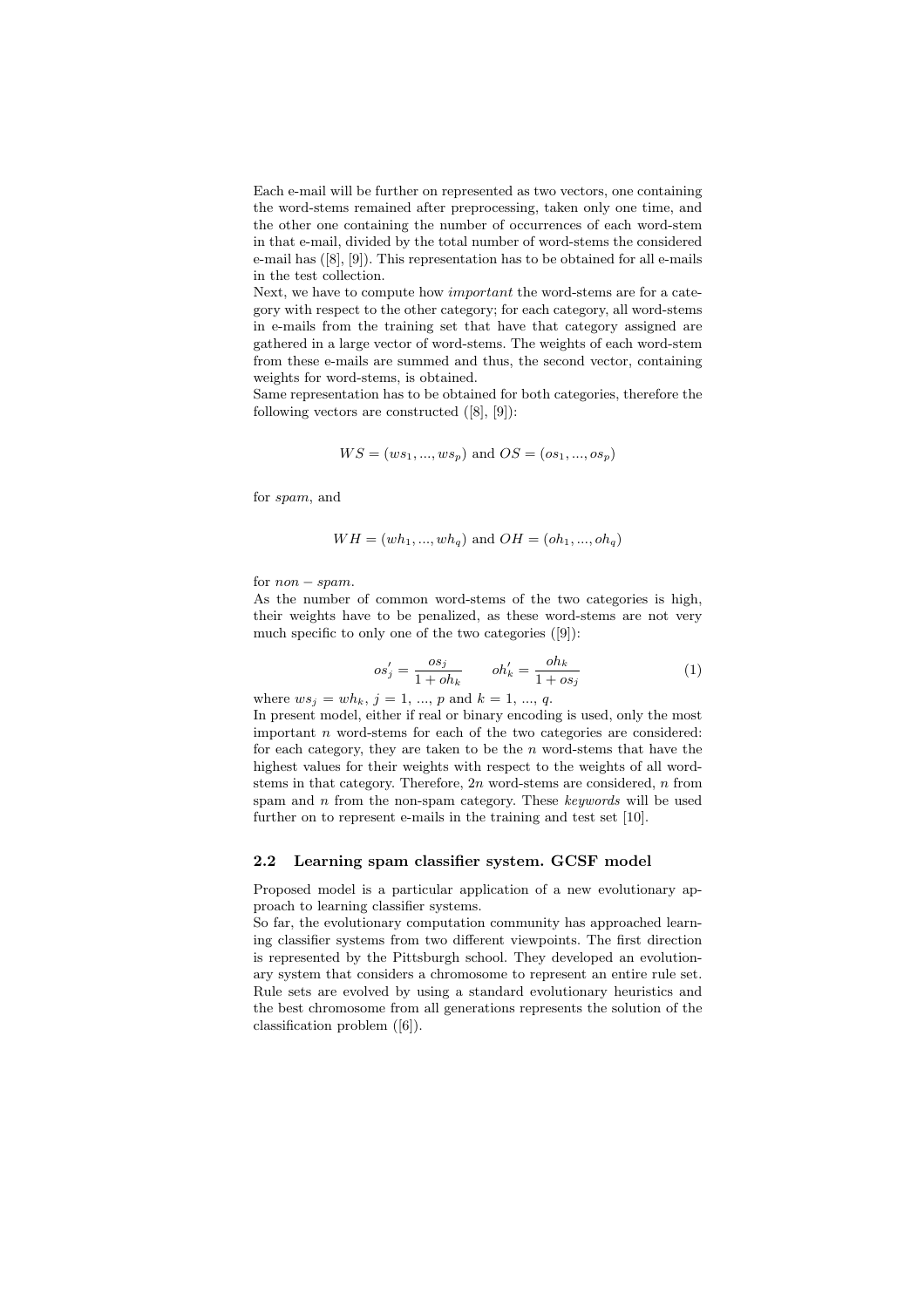The opposite direction is the work of the Michigan school. Here, each chromosome represents only one rule and the entire population represents the rule set. The problem with this approach lies in the fact that a standard evolutionary heuristics cannot evolve non-homogeneous chromosomes (rules). Thus, the Michigan approach suggested a mechanism that would assign positive credit to rules that cooperate and negative credit otherwise. This engine is called the credit assignment system ([6]). The new approach takes the viewpoint of the Michigan school regarding representation, but replaces the credit assignment system by a simpler engine, offered by GC, which proved to be very efficient in detecting multiple optima ([3]).

This approach is used here in building a model of discovery of adaptive rules for spam detection. For a similar particular model, based on the same approach, which was used for rule discovery in the admission of elderly patients to long-term care see [4].

The choice of a proper representation of chromosomes proved to be of high importance for the effectiveness of the model. A real encoding ([10]) versus a binary encoding are studied further on.

## **2.3 Genetic Chromodynamics**

GC ([3]) forms and maintains stable subpopulations that co-evolve and become better separated with each iteration and lead, at convergence, each one to an optimum. The heuristics begins with a large initial population which may be reduced at each generation. It uses a stepping-stone search mechanism, which means that each chromosome takes part in forming the new generation. The mechanism works in connection with a local interaction principle, meaning that its mate is found by applying a local selection scheme. If a second chromosome is found within its local range, they recombine and the competition for survival of the fittest is held between the resulting offspring and the first parent only. If there are no such chromosomes, then the current chromosome is mutated. A special operator is introduced, that merges very similar chromosomes into a single one, either the fittest or the mean.

# **3 GCSF model with real encoding for chromosomes ([10])**

Let  $m$  denote the number of e-mails in the training set and let  $v$  be their set,  $v = \{v_1, ..., v_m\}$ . Furthermore, let D be the interval from 0 to the average weight of the word-stems in the training set.

#### **GCSF real representation**

Each chromosome c represents a rule; it is encoded as a list of real numbers of the following form: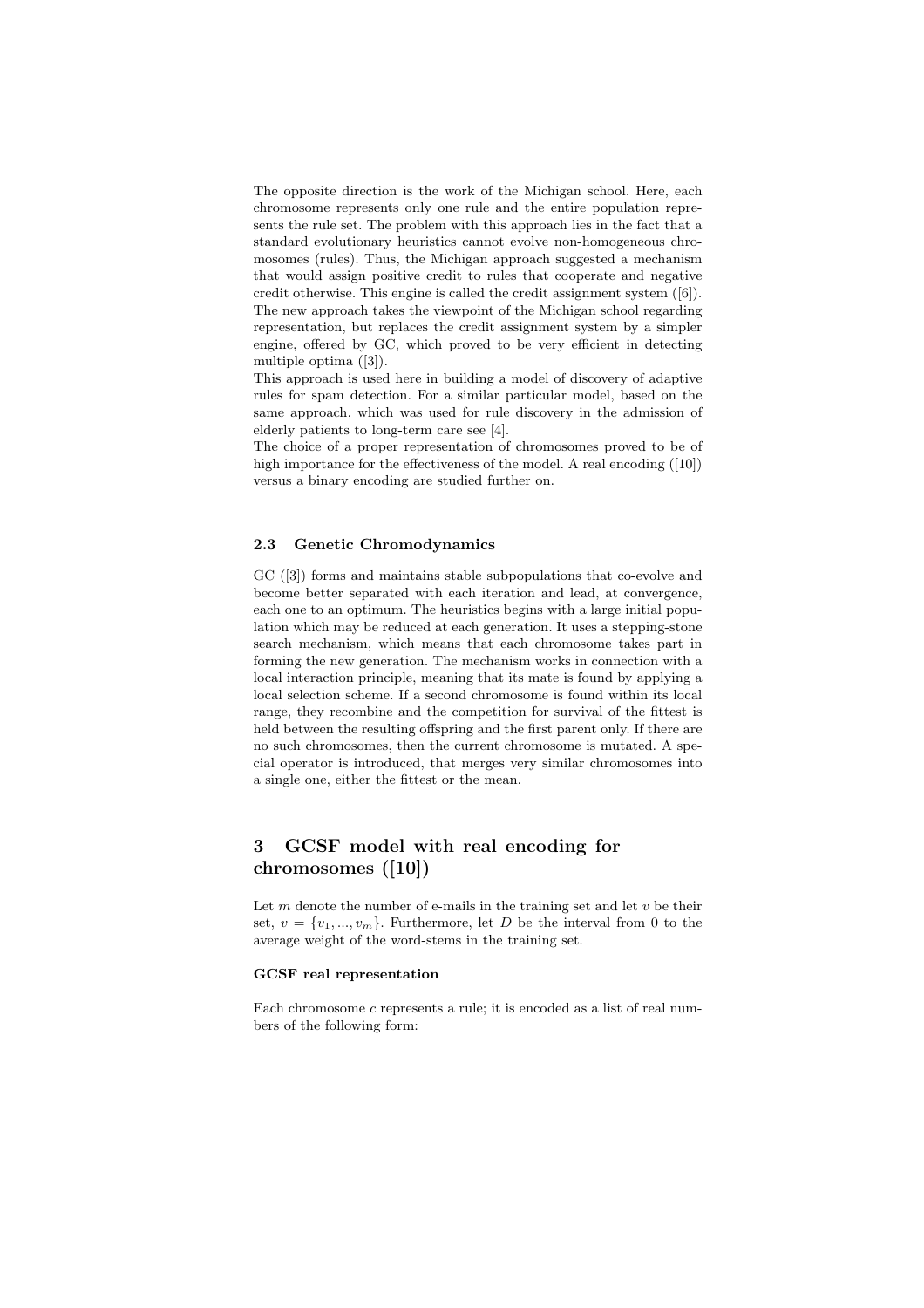$$
(a_1, ..., a_{2n}) : b,
$$
\n<sup>(2)</sup>

where  $a_1, ..., a_n$  represent the weights of the spam keywords and  $a_{n+1}, ..., a_{2n}$ the weights of the non-spam keywords. b represents the outcome and thus it is either 0 (spam) or 1 (non-spam). A chromosome is encoded thus in the same manner as all e-mails in the test collection, after keywords extraction.

A chromosome gives the threshold behind which an e-mail can be labeled as either spam or non-spam.

#### **Initial population**

The initial population represents the initial set of rules. Let us denote by s its initial size.

The values of the genes were obtained by uniformly generating random numbers in D. Taking the average of weights of the word-stems as the second extremity of the interval  $D$  appeared to be a better choice than the upper bound of the domain of weights, because there were very few maximum values; these would have made the system search also in those few spaces that contained high values and thus consume too much time just to figure out in the end that these values could not have become thresholds of decision.

### **Fitness assignment**

Let  $x = (a_1, ..., a_{2n}) : b_1$  and  $y = (c_1, ..., c_{2n}) : b_2$ , where  $b_1, b_2 \in \{0, 1\}$ two entities of the form (2). Manhattan distance was chosen to compute the difference between  $x$  and  $y$ :

$$
d(x, y) = \sum_{i=1}^{2n} |a_i - c_i|
$$

The fitness evaluation of a given chromosome  $c$  minimizes the distance between the weights of that chromosome and the weights of the selected keywords from all e-mails in the training set that have the same label as the chromosome c. At the same time, the distance between the weights of  $c$  and the weights of the keywords from all e-mails in the training set that have the opposite label with respect to chromosome  $c$  is maximized.

Let  $c = (a_1, ..., a_{2n}) : b$  be the current chromosome.

Suppose there are  $u$  e-mails in the training set that are labeled with  $b$ . The following multi-objective problem has to be solved (P):

$$
f_1: D^{2n} \to R, f_1(c) = \frac{\sum_{i=1}^u d(c, v_i)}{u} \text{ to be minimized}
$$

$$
f_2: D^{2n} \to R, f_2(c) = \frac{\sum_{i=u+1}^m d(c, v_i)}{m-u} \text{ to be maximized}
$$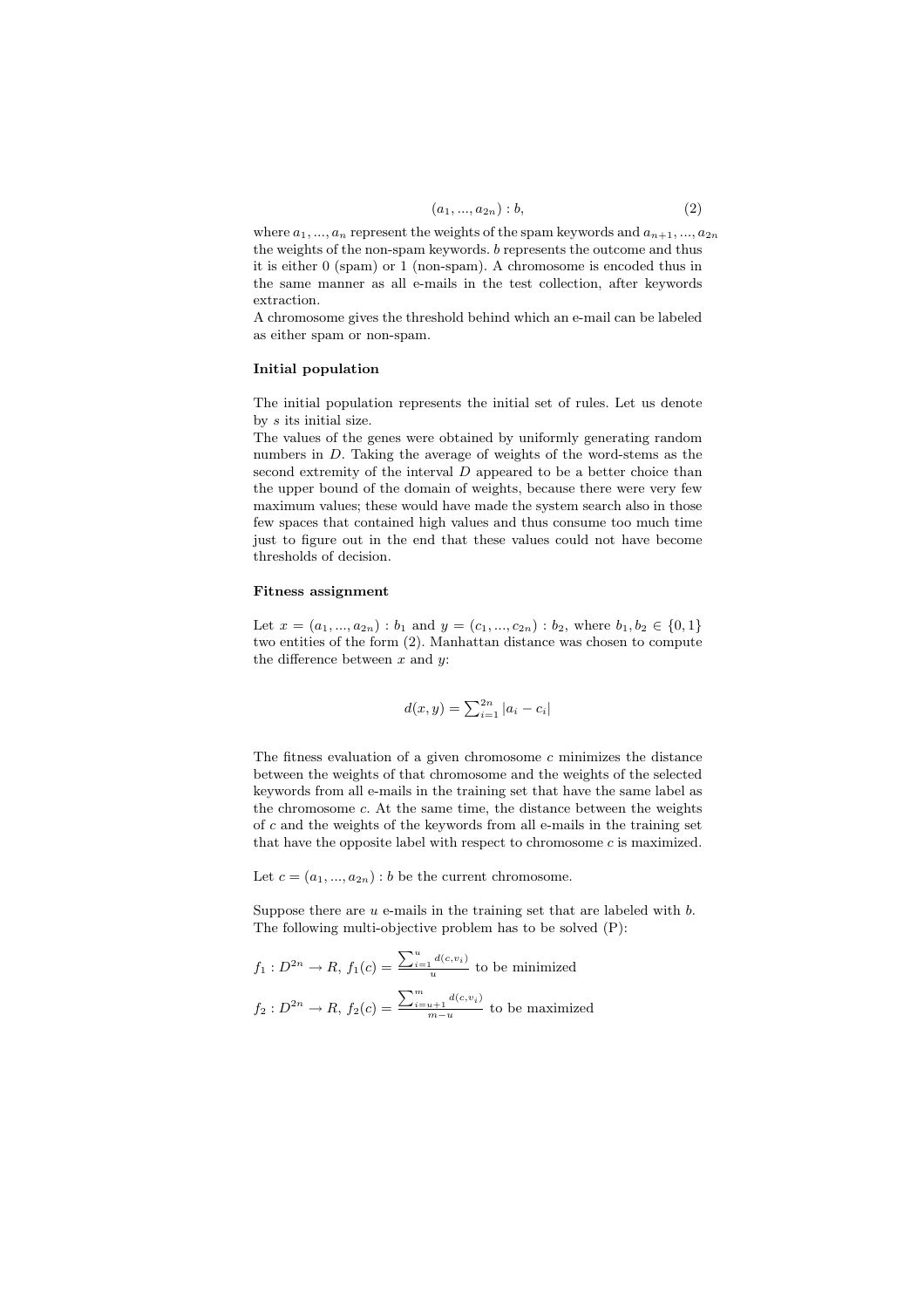Problem  $(P)$  is solved through combining the objective functions  $f_1$  and  $f_2$  in a unique criterion function:

$$
f_c(c) = f_1(c) + \frac{1}{f_2(c)}
$$
\n(3)

One is led now to the minimization of the function in (3).

#### **Mating selection operator**

The mate for every chromosome is selected within its predefined local range, called *the mating region*. Proportional selection is used in this respect  $([1], [2])$ .

#### **Variation operators**

Convex crossover is chosen for the first operator ([1], [2]). As mutation is concerned, a gene oriented one is used. The gene to be mutated suffers a normal perturbation:

 $a_i = a_i \pm ms \cdot N_i(0, 1)$ , where  $i = 1, 2, ..., 2n$  and ms denotes the *mutation strength*.

Mutation does not apply to the gene representing the outcome.

#### **Merging operator**

Merging is an additional variation operator. All chromosomes that are alike behind a given threshold, called *the merging radius*, are taken into consideration. The best chromosome from the group with respect to its fitness value replaces all the others in the next population.

The merging operator does not take into account the outcome. Now, it is possible, in the early generations, for chromosomes that are very similar to have different outcomes. As the fitness evaluation takes into account the quality of the chromosome (rule) for the classification task, be that the above mentioned situation happens, only the chromosomes with the proper outcome for the given weights will survive.

#### **Stop condition**

The algorithm stops when, after a predefined number of iterations, denoted by t, no new offspring is accepted in the population.

The last population gives the set of rules optimal in number and each rule optimal for its corresponding outcome.

### **Parameter values**

The values for the parameters involved are given in Table 1. These values were experimentally chosen so that GC principles obey.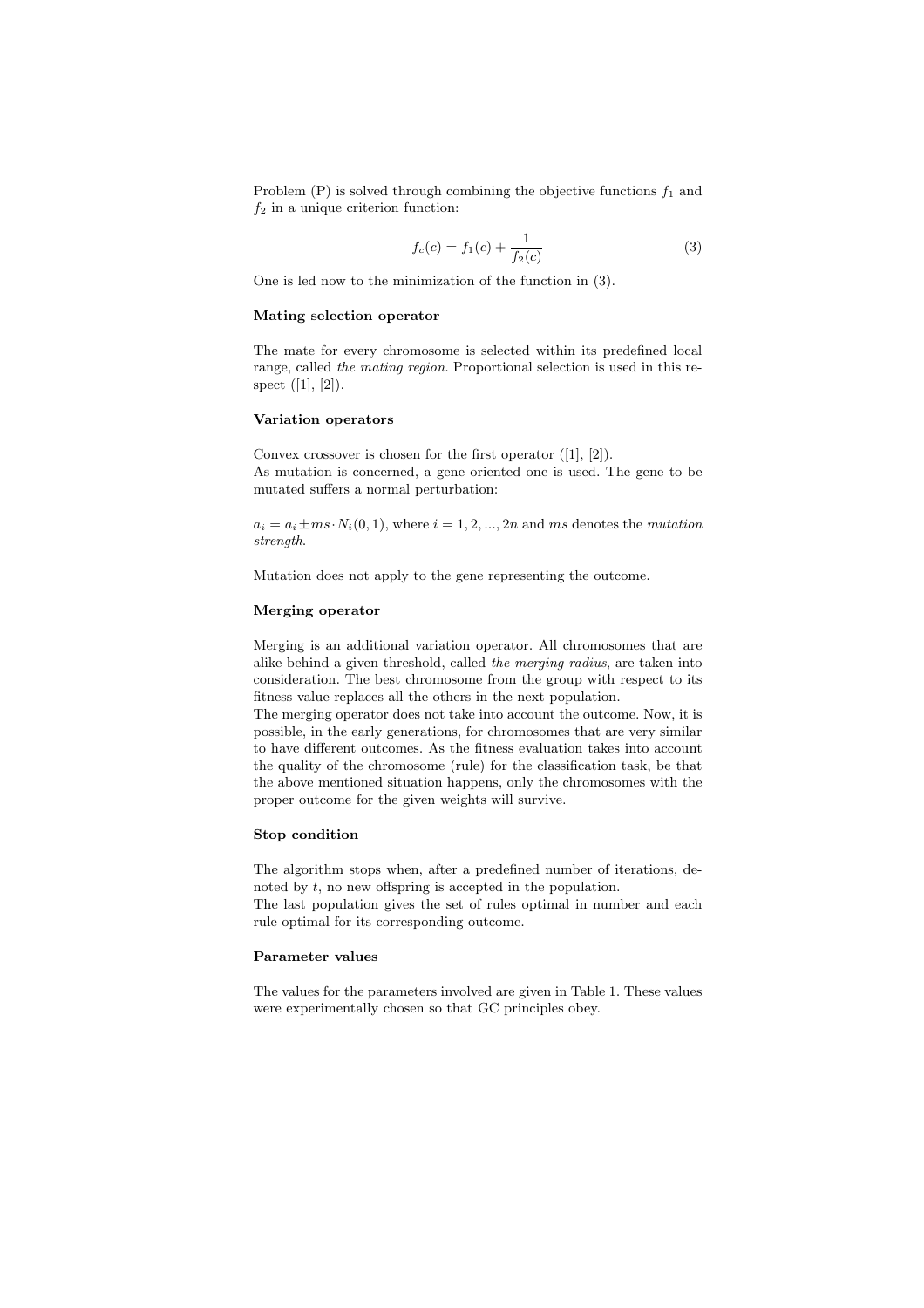|            |      | Mating region ms Merging radius $t \mid s \mid n$ |            |  |
|------------|------|---------------------------------------------------|------------|--|
| $0.6 * 2n$ | 0.06 | $0.4 * 2n$                                        | 100 100 15 |  |

Table 1. GCSF parameter values for real encoding

The mating region is considered in this way so that the difference between the values of two chromosomes for each gene (keyword) be no higher than 10% of the maximum possible difference between them. The mutation strength is in connection to the mating region, as it is compulsory that the offspring does not fall out of the range of its parent. The merging radius is chosen as it is so that the difference between the values of two chromosomes for each gene (keyword) be no higher than 6% of the maximum possible difference between them.

#### **Resulting rules. Interpretation**

The final population contains at least two chromosomes, one for each of the two categories. Therefore, at least two rules are finally obtained, one for each category. If there is more than one rule for a certain category then, when applying the rules for an e-mail, at least one of them needs to be satisfied so that the e-mail be labeled with that category. Consider a chromosome in the final population, with the outcome 1, representing thus a rule for non-spam e-mails. The chromosome has the following representation:

 $x = (a_1, a_2, ..., a_n, a_{n+1}, ..., a_{2n}):1$ 

As the first  $n$  genes contain weights of the keywords for spam, only the last  $n$  weights are of interest. The rule gives us some minimum values for the weights of the keywords that have to be overtaken by the weights of the same keywords in an e-mail from the test set in order to label that e-mail with non-spam. It is not always the case that every single keyword appears in an e-mail from the test set. This is the reason one cannot compare each value of the weights of the keywords in a rule with each of the values of the weights of these keywords in an e-mail from the test set. Alternatively, the following sum will be computed for the non-spam rule:

$$
h_1 = \sum_{i=n+1}^{2n} a_i
$$

All weights of the non-spam keywords that appear in an e-mail from the test set are also summed; if the obtained sum (denoted by  $h$ ) is higher than  $h_1$ , then the e-mail is concluded to be a non-spam one. If there are more rules for non-spam e-mails, other sums  $h_2, h_3, ..., h_j$  are also computed. In conclusion, for an e-mail to be labeled as non-spam, its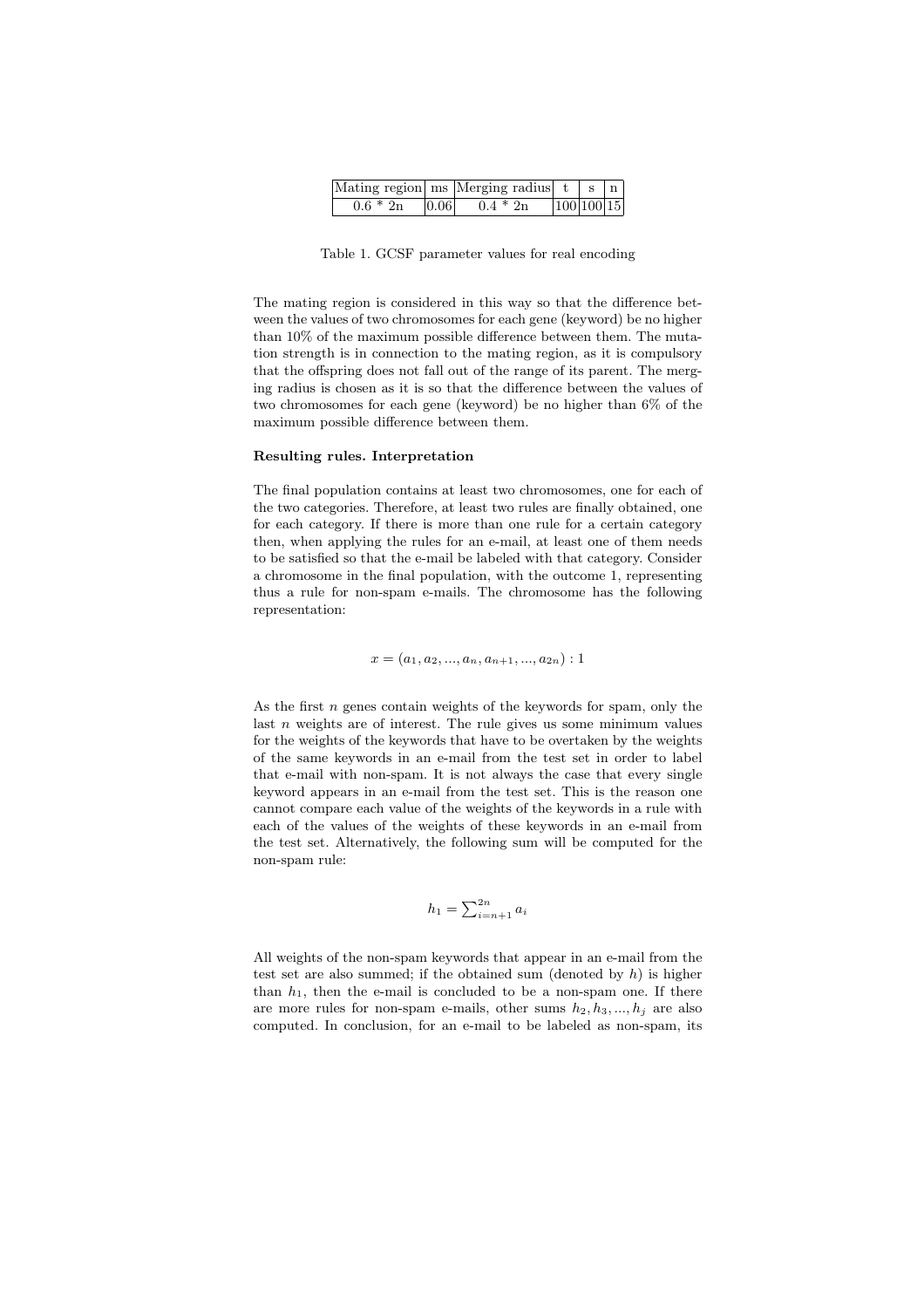sum h has to be higher than at least one of the  $h_j$ -s. Same goes for spam labeling, but this time taking into account only the first  $n$  genes. For all e-mails in the test set, both types of rules are applied and each one of them is labeled as either spam or non-spam.

# **4 GCSF model with binary encoding for chromosomes**

Let again  $m$  denote the number of e-mails in the training set and let  $v$ be their set,  $v = \{v_1, ..., v_m\}.$ 

Here, e-mail representation also changes in the following manner. If a keyword appears in an e-mail, then that keyword is represented as 1; if not, its value is 0. Therefore, each e-mail from the test collection will be further on represented as a binary vector of 0 and 1 values.

## **GCSF binary representation**

Each chromosome c represents a rule again; it is encoded as a list of binary digits of the following form:

$$
(a_1, ..., a_{2n}) : b,
$$
\n<sup>(4)</sup>

where  $a_i$ ,  $i = 1, 2, ..., n$ , is 1 if that spam keyword is important for the current rule and 0 otherwise. The interpretation goes the same for the non-spam keywords,  $a_i$ ,  $i = n + 1, ..., 2n$ . b represents the outcome again and thus it is either 0 (spam) or 1 (non-spam). A chromosome has this time, as well, the same structure as every e-mail in the collection after keywords extraction.

A chromosome gives the keywords that are important to a rule in order to label an e-mail as either spam or non-spam.

#### **Initial population**

The initial population represents the initial set of rules. Its size is again denoted by s.

The values of the genes were obtained by uniformly generating random digits in the  $\{0, 1\}$  set.

#### **Fitness assignment**

The fitness evaluation of a chromosome  $c$  is regarded in the same manner as in the case of real encoding. Hamming distance was chosen to compute the difference between entities of the form (4).

### **Mating selection operator**

The stepping-stone principle applies as in the real representation.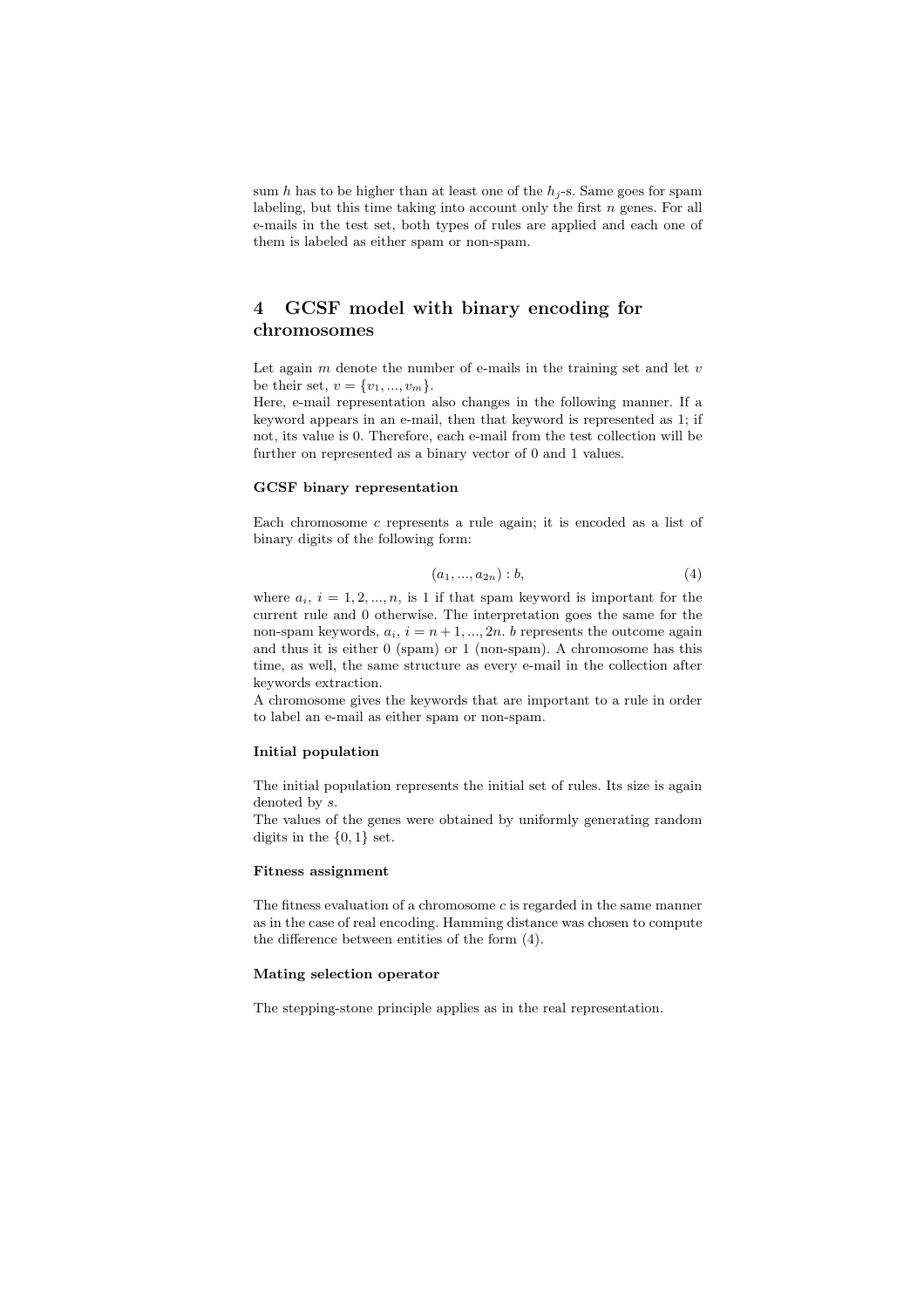#### **Variation operators**

One point crossover and strong mutation are used ([1], [2]). Mutation does not apply to the gene representing the outcome.

#### **Merging operator**

If two chromosomes are similar behind the merging radius, they are replaced in the next generation by the fittest.

### **Stop condition**

The algorithm stops as well when, after a predefined number of iterations, denoted again by  $t$ , no new offspring is accepted in the population. The last population gives one more time the optimal set of rules, both in number and value.

## **Parameter values**

The values for the parameters involved are given in Table 2. These values were experimentally chosen so that GC principles obey.

|                     | Mating region $(= d)$ Mutation probability Merging radius $ t $ s $ n $ |  |  |
|---------------------|-------------------------------------------------------------------------|--|--|
| $\left[2n/6\right]$ | $2d/1000 - 0.001$ $[(2n - 1)/20] + 1 100 100 10]$                       |  |  |

Table 2. GCSF parameter values for binary encoding

Some differences between the real encoding and the binary encoding arise at this point.

When difference between two chromosomes in the real encoding is computed, it is calculated as a Manhattan distance on a continuous interval; contrary, in the binary case, it is dealt with a discrete interval. That's why the mating regions in the two encodings have also to be different with respect to this reason. In the real encoding, the distance is computed relative to the difference between weights of every attribute, while the distance in the binary encoding is regarded so that the two chromosomes be not different from one another in more than one sixth of the binary values of attributes.

We extracted a maximum number of keywords for each category equal to 15 in both encodings. While in the real encoding, the correct percentage of classified cases grows as  $n$  approaches 15, reaching the maximum percent at 15, in the binary one, as  $n$  approaches 10, the filter becomes more accurate and more stable, reaching the fullest at 10, and then goes ineffective and unstable again - apparently,  $n = 10$  offers a good equilibrium.

#### **Resulting rules. Interpretation**

In the final population, at least two chromosomes, one for each of the two categories, are obtained. For each e-mail in the test set, one will compute which type of rule can be better applied.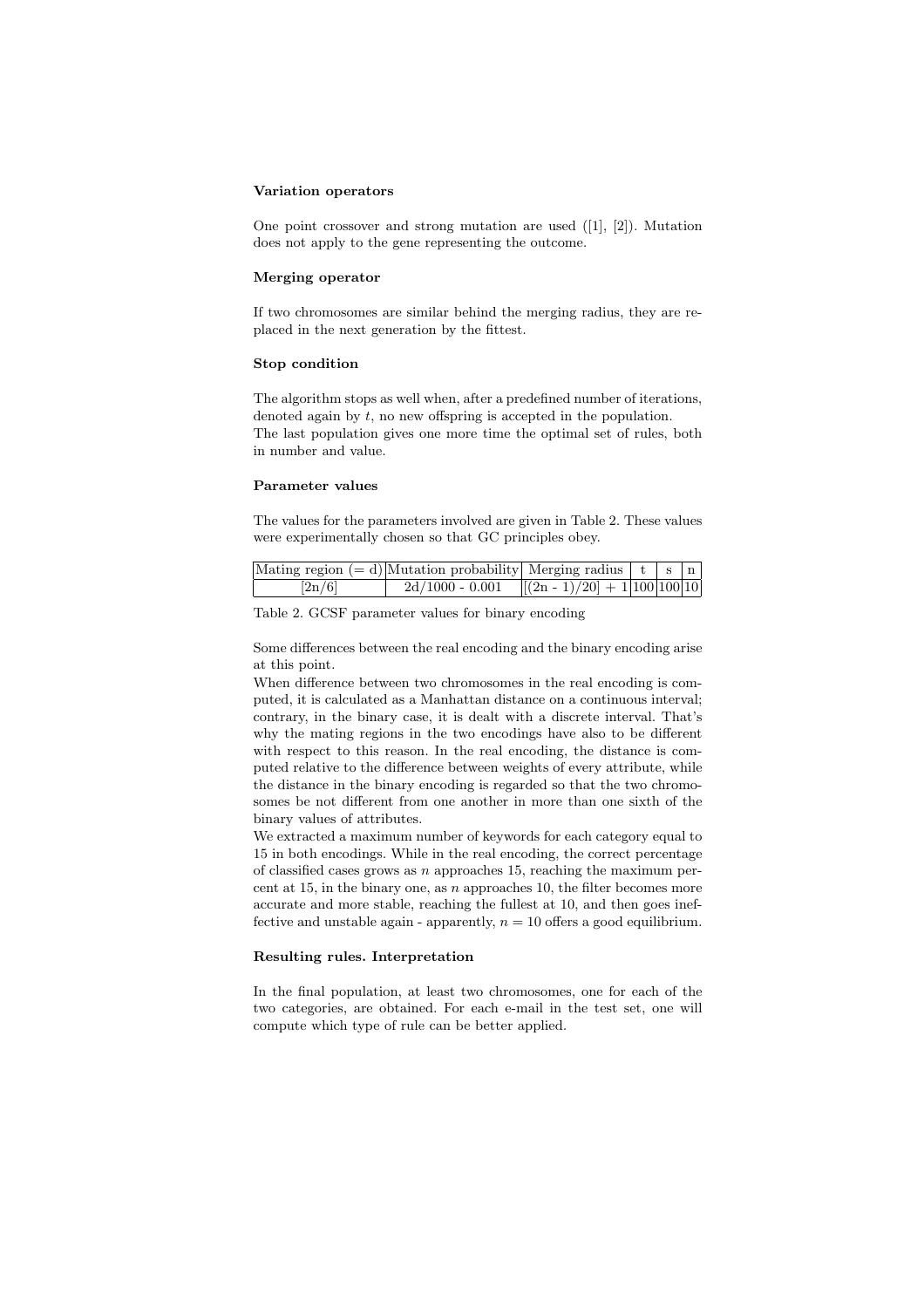As there is usually more than one rule obtained for each category, the number of unmatched values with each rule corresponding to that category is computed for every e-mail in the test set. The minimum value of these numbers is retained. Therefore, for an e-mail, there are two minimums - one obtained with respect to the rules for spam and the other one with respect to the rules for non-spam.

An e-mail is said to be non-spam if the minimum value obtained for spam is higher than the other minimum, which means there are more unmatched values between the considered e-mail and the rules for spam. If the two minimum values are equal, the e-mail is considered to be good (non-spam) because one would rather receive spam into his/her account than lose good e-mails to spam.

## **5 Comparison on experimental results**

The data on which the experiments were conducted comprises of 1000 e-mails, 500 for each category: 668 were used for training (334 spam and 334 non-spam) and 332 (166 spam and 166 non-spam) for testing. Training and test sets are disjoint. The model used e-mails from the test collections available at http://spamassassin.org/publiccorpus.

The rules obtained through each encoding, at least two - one for each outcome - in each case, were applied to the test set and results after ten runs are shown in Table 3:

|                    | Real encoding |      |             | Binary encoding                             |       |             |  |
|--------------------|---------------|------|-------------|---------------------------------------------|-------|-------------|--|
|                    |               |      |             | Non-spam Spam Overall Non-spam Spam Overall |       |             |  |
| Mean               | 97.65         |      | 94.94 96.29 | 84.99                                       |       | 77.71 81.32 |  |
| Standard deviation | 0.19          | 0.70 | 0.32        | 0.0                                         | (0,0) | 0.0         |  |

Table 3. GCSF model: accuracy rates after ten runs

When real encoded, the rule set correctly predicted the category for 96.29% of all e-mails, and, differentiating, rightly categorizing 97.65% of non-spam and 94.94% of spam, giving a failure of 3.71% e-mails which were not placed anywhere.

The classification task was achieved very well as none of the e-mails in the test set were classified both as spam and non-spam. The fact that the failed e-mails were not labeled in any way is a very good aspect, mainly because no good e-mail was labeled as spam. Obviously, everyone would prefer the presence of spam e-mails in his/her account to the loss of good e-mails to spam: this is the reason it was decided to label the nonclassified e-mails as non-spam. In this manner, none of the good e-mails would be lost and the percents would change to 100% non-spam correctly classified and 94.94% spam correctly categorized. Therefore, this leads to an overall result of 97.47% correctly classified e-mails.

When binary encoded, the system correctly labeled only 81.32% of the test e-mails, 84.99% non-spam and 77.71% spam, respectively. There were no not placements because of the particular interpretation of the resulting rules.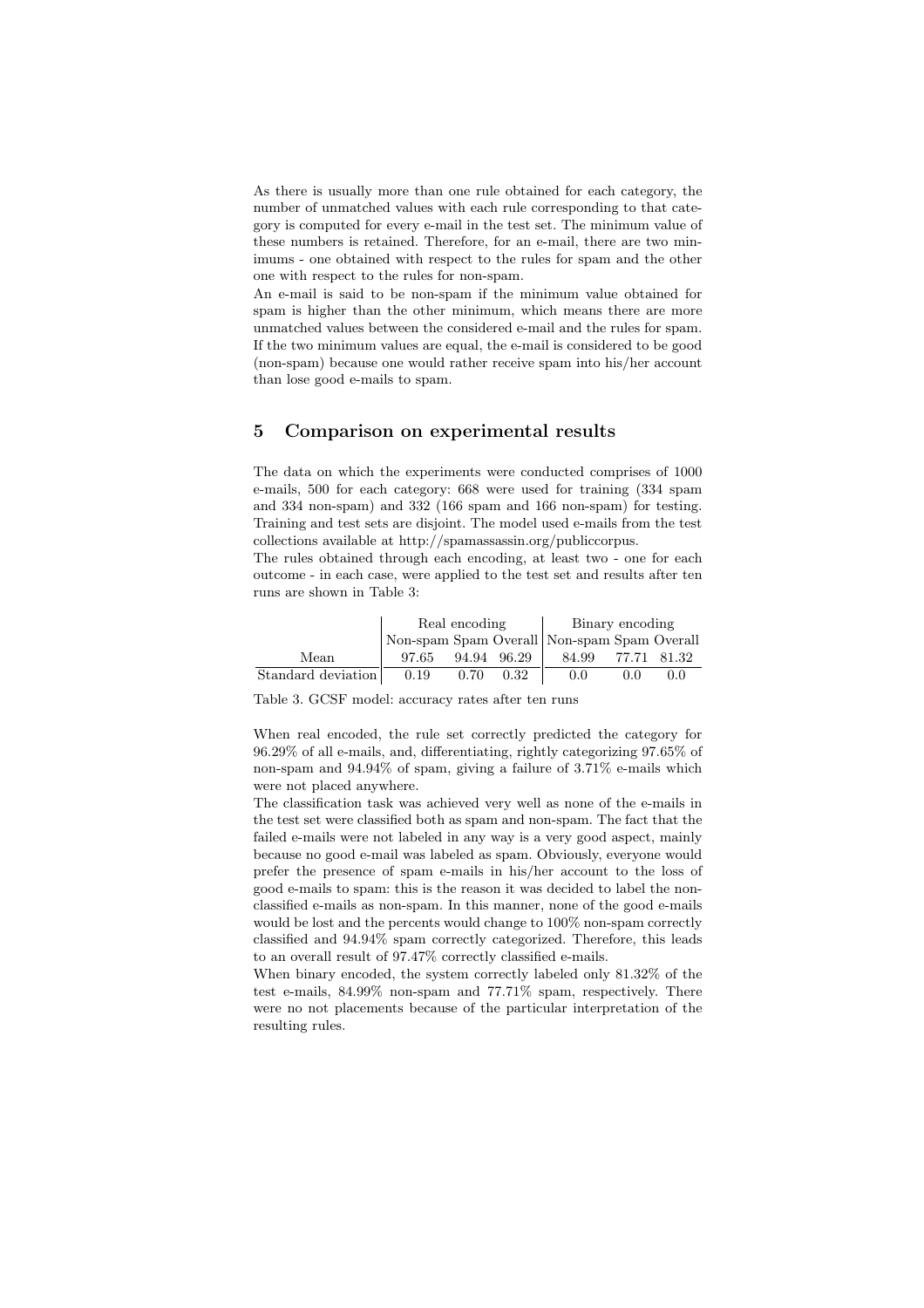These results indicate that real encoding, which obviously carries much more information than the binary one, although not as simple to work with, provides a far more accurate, stable and reliable categorization.

## **6 Conclusions and future work**

Present paper proposes an evolutionary learning classifier system for spam detection. The model achieves an almost perfect classification result. Moreover, it can adapt to non-stationary conditions, that is, if spammers changed entirely the texts of spam e-mails, the filter would find other keywords, rules would be evolved again and automatically detect the commercial e-mails.

A comparison to what chromosome representation would be better suited for the model was performed. Real encoding proved to be more accurate for the given purpose.

In this respect, the model gave a high percentage of correct prediction of 100% of non-spam correctly classified and 94.94% spam correctly placed, achieving an overall result of 97.47% correctly classified e-mails.

A few comparisons to the other, non-evolutionary, models were conducted. One of the most often used methods in fighting spam is represented by the Naive Bayes technique ([5]): impressive results were obtained by Graham in its *plan for spam* - for each word, probabilities to belong to each of the two categories are computed and then used to label a first time seen e-mail. The experimental results showed that the Bayes model obtained 100% for good e-mails and 95% for spam e-mails. Unfortunately, the results can not be directly confronted, as present model and Bayes model did not use the same test collection. In [5], the author's collection of spam and non-spam e-mails was used; this can prove to be a big advantage, since most of the good e-mails had some common patterns, while the test collection used by present model contains e-mails collected from many e-mail users.

In [7], a boosting algorithm with decision stumps which uses only 536 e-mails taken from the same test collections from where we also draw our 1000 mails, correctly classified an overall percentage of 86.7% of mail messages. No information is given as to how many e-mails for each category, specifically, were correctly placed.

The results obtained in present paper were, no doubt, better than those obtained in [9], where the exact same test collection as here was used again and a pure machine learning engine performed the classification task. In [9], 98% of good e-mails and only 79% of spam e-mails were correctly classified.

As spam e-mails contain more HTML tags than non-spam e-mails and, at the same time, obviously more classification problems appear with the labeling of spam e-mails, a solution for a more accurate categorization might rely on a better HTML processing.

The impact of a size for  $n$  higher than 15 is to be studied in future work. Moreover, the study of the ideal size for  $n$  has to take into account not only accuracy but also the amount of computing time needed.